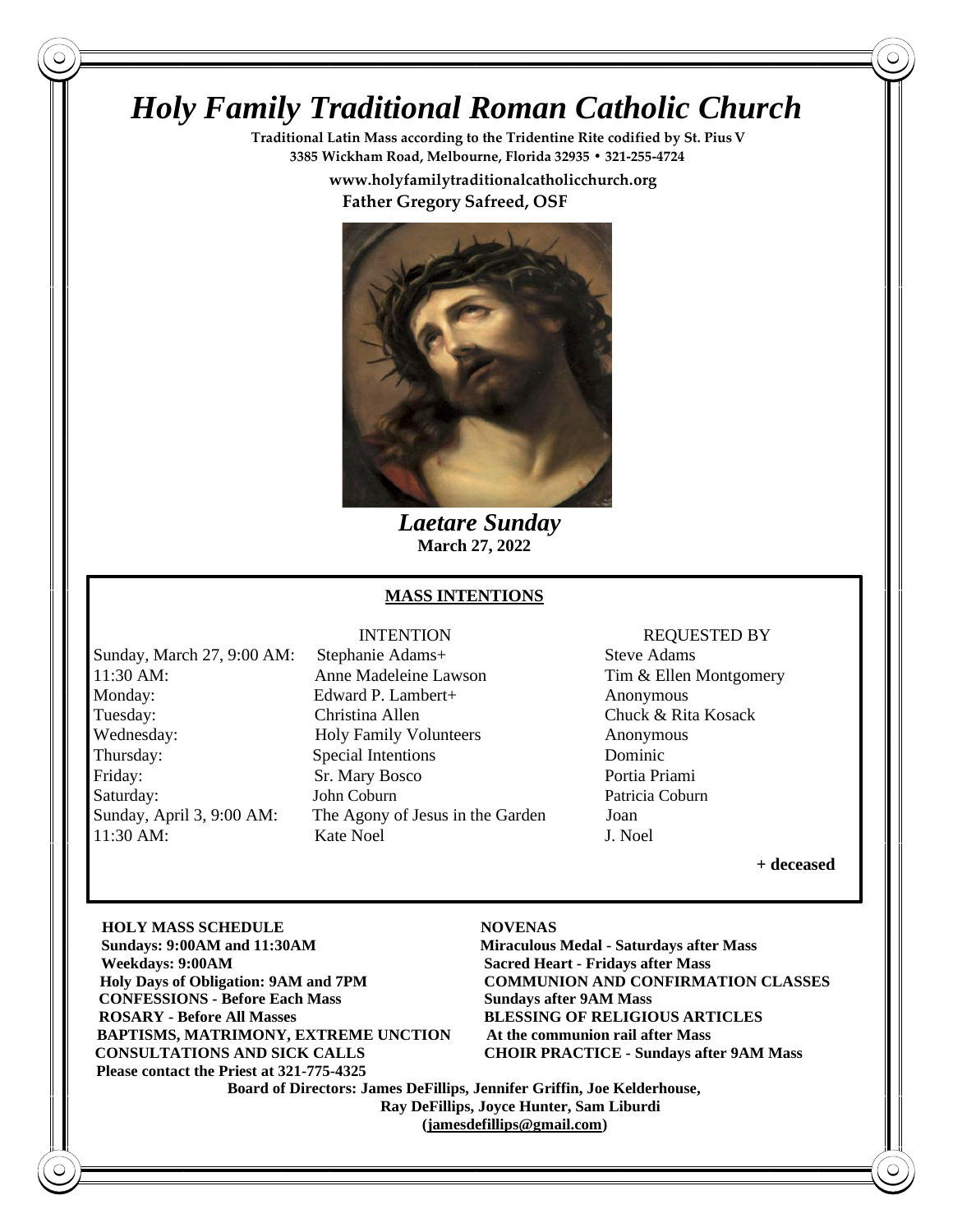**GOSPEL (John 6:1-15)** At that time, Jesus went away to the other side of the sea of Galilee, which is that of Tiberias. And a great multitude followed Him, because they saw the miracles which He did on them that were diseased. Jesus therefore went up into a mountain: and there He sat with His disciples.

Now the Passover, the festival day of the Jews, was near at hand. When Jesus therefore had lifted up His eyes and seen that a very great multitude had come to Him, He said to Philip: "Whence shall we buy bread, that these may eat?" And this He said to try him: for He Himself knew what He would do.

Philip answered Him: "Two hundred denarii worth of bread is not sufficient for them that everyone may take a little." One of His disciples, Andrew, the brother of Simon Peter, said to Him: "There is a boy here that has five barley loaves and two fishes. But what are these among so many?" Then Jesus said: "Make the men sit down."

Now, there was much grass in the place. The men therefore sat down, in number about five thousand. And Jesus took the loaves: and when He had given thanks, He distributed to them that were set down. In like manner also of the fishes, as much as they would. And when they were filled, He said to His disciples: "Gather up the fragments that remain, lest they be lost." They gathered up therefore and filled twelve baskets with the fragments of the five barley loaves which remained over and above to them that had eaten.

Now those men, when they had seen what a miracle Jesus had done, said: "This is indeed the Prophet who is to come into the world." Jesus therefore, when He knew that they would come to take Him by force and make Him king, fled again into the mountains, Himself alone.



**Thomas the Apostle,** (born, probably Galilee—died 53 AD, Madras, India) also called Didymus which means "the twin" was one of the Twelve Apostles of Jesus. He is informally called Doubting Thomas because he doubted Jesus' resurrection when first told, followed later by his confession of faith, "My Lord and my God".

He was no more doubting than the rest of the disciples and the only reason he doubted and the others didn't was because they had seen the resurrected Christ. When the women came back from the empty tomb and after seeing the risen Christ, the disciples also doubted.

There is no doubt that Thomas was a strong believer and a powerful missionary used by God to the glory of God.

Traditionally, he is said to have travelled outside the Roman Empire to preach the Gospel, travelling as far as Tamilakam which are the states of Tamil Nadu and Kerala in present-day India. In 50 AD he baptized several people, founding what today are known as Saint Thomas Christians. After his death, the reputed relics of Saint Thomas the Apostle were enshrined as far as Mesopotamia in the 3rd century, and later moved to various places. In 1258, some of the relics were brought to Abruzzo in Ortona, Italy, where they have been held in the Church of Saint Thomas the Apostle.

He is often regarded as the Patron Saint of India, and the name Thoma remains quite popular among Saint Thomas Christians of India.

Not very much is known about the method of Thomas' martyrdom but that may be due to the fact that he was a missionary in faraway India. Church tradition says that while he was establishing a church there, he was stabbed with a spear, dying from the wound.





*If you are new to the chapel, Welcome. New parishioners please consult Father Safreed before the reception of sacraments.*

**DRESS POLICY** ~ When attending any functions at the chapel, especially Holy Mass, you are in the presence of the Blessed Sacrament. Please dress accordingly, with due modesty and respect. **Everyone should refrain from jeans, shorts or T-shirts.** Ladies, please use a head covering, available in the rear of the church either for loan or for purchase.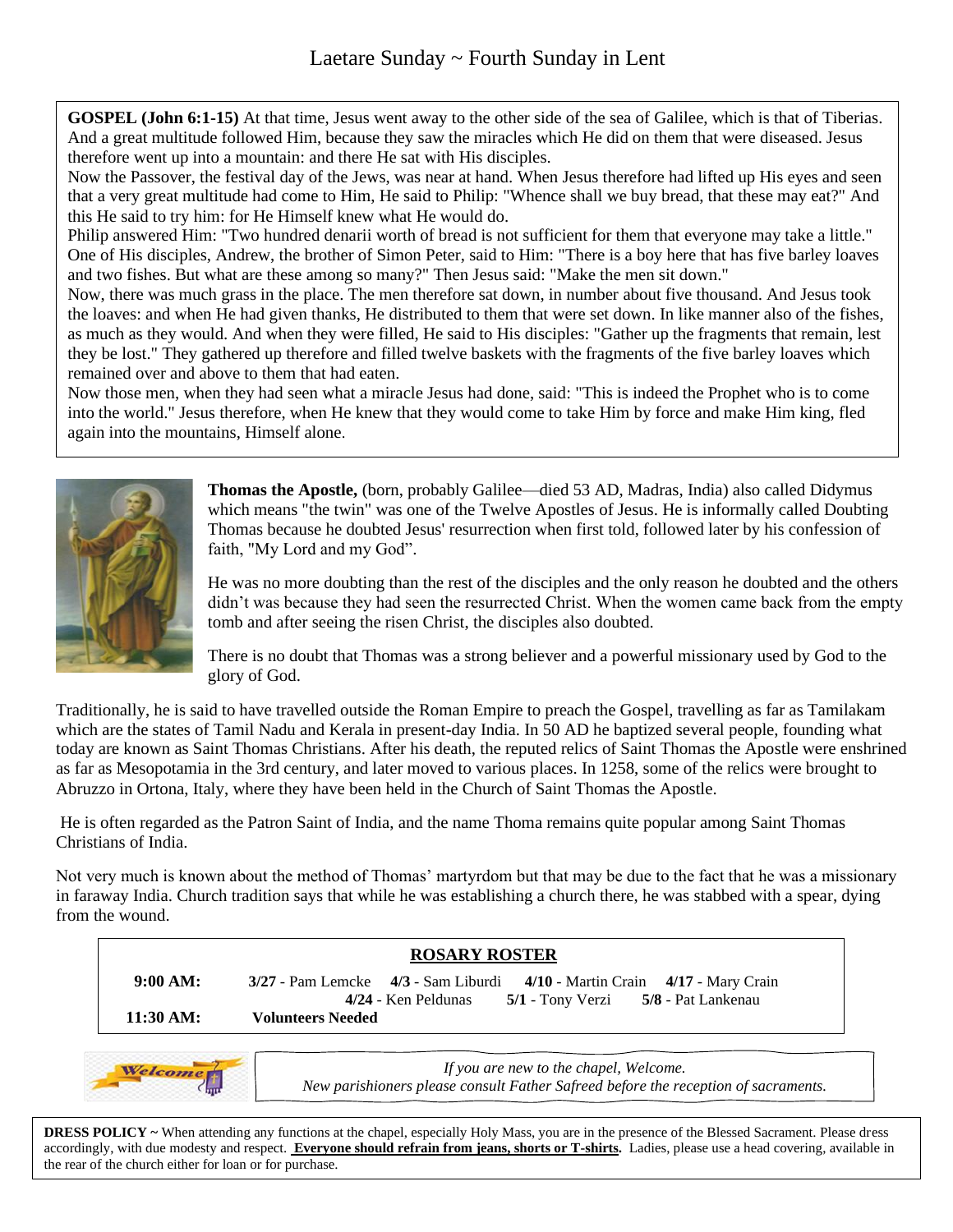# $A$ NNOUNCEMENTS

- **Stations of the Cross** are offered every Wednesday during Lent after the 9:00 AM Mass.
- **On Fridays during Lent,** Stations of the Cross and Benediction of the Blessed Sacrament are held at 7:00 PM.
- **The Altar & Rosary Society will hold their EASTER BAKE SALE on Sunday, April 10th** after both the 9:00am & 11:30am Masses in the room at the back of the church.
- **The remaining 2022 Religious Calendars are FREE** and available at the rear of the church. This calendar is the best way to follow the holy days, feast days, ember days and all traditional days of fast  $\&$  abstinence.
- **Pray the Rosary for Peace.** Join fellow parishioners every Tuesday at 3pm in the church to recite fifteen decades of the rosary. Our intentions are to ask God and his Blessed Mother for their protection of our country and our church against the force which is trying to destroy us. Please make an effort to attend as often as you can.
- **If you are new to the Tridentine Mass,** you may find the grey or green paperback missals, found in the pews, helpful in following the liturgy.
- **Parishioners, friends and visitors** are welcome to refreshments in the church hall following the 9:00 AM Mass.
- **Visit our website**. The web address can be found on the front page of the bulletin.



**Laetare Sunday,** the fourth Sunday in the season of Lent. Traditionally, this Sunday has been a day of celebration, within the austere period of Lent.

The term "Laetare Sunday" comes from the Latin laetare, the singular imperative of laetari: "to rejoice". This Sunday gets its name from the first few words of the traditional Latin Introit for the Mass of the day, "Laetare Jerusalem" — "Rejoice, O Jerusalem".

Historically, the day was also known as "the Sunday of the Five Loaves," from the story of the miracle of the loaves and fishes.

Laetare Sunday is also known as Mothering Sunday and Rose Sunday, either because the golden rose sent by Popes to Catholic sovereigns used to be blessed at this time, or because the use of rose-colored (rather than violet) vestments was permitted on this day.

Laetare Sunday is considered a day of relaxation from normal Lenten duties; a day of hope with Easter within sight. Traditionally, weddings (otherwise banned during Lent) could be performed on this day, and servants were released from service for the day to visit their mothers (hence 'Mothering Sunday').

Laetare Sunday is 21 days before Easter Sunday, a moveable feast based on the cycles of the moon. The date can be any day between 1 March and 4 April; occurrence in April is considered to be uncommon; the last occurrence was on 3 April 2011 and the next will be on 4 April 2038. The earliest occurrence of Laetare Sunday in the twenty-first century was on 2 March 2008.

By its anticipation of the joy of Easter, Laetare Sunday is meant to give us hope and encouragement as we slowly progress towards the Paschal Feast.

In addition to attending Sunday Mass, a family might choose to mark Laetare Sunday by anticipating the Easter feast; a Sunday brunch with roses on the table would be appropriate. A family might also wish, during this beginning period of spring, to plant a rose bush on this day. 

# **The Chapel of the Holy Family's History**

The Chapel of the Holy Family was founded in order to preserve the traditional practices and to maintain inviolate the traditional Catholic Faith, as taught and observed prior to Vatican Council II.

The story began in the '70s when a group of Catholics in Brevard County decided to hold rosary vigils regularly, imploring God's help to obtain the Tridentine (traditional Latin) Mass. For years they traveled long distances to Mass while meeting for weekly rosaries in town.

The first public monthly Mass was on May 24, 1981 at the American Legion hall in Cocoa. In 1983 the Mass was moved to Community Centers in Melbourne and the frequency increased to twice per month if a priest was available.

 scheduled for closing or demolition. The altar came from Fort Pierce, statues from Pennsylvania and the 140 year old cross atop Groundbreaking for the existing chapel took place on November 4, 1993 after long hours of planning and substantial financial commitments, including a generous bequeathment. Many of the items in the chapel were rescued from Catholic churches the chapel from St. Ann's Church in Brooklyn.

The first Mass offered in the Chapel of the Holy Family was on June 26, 1994.